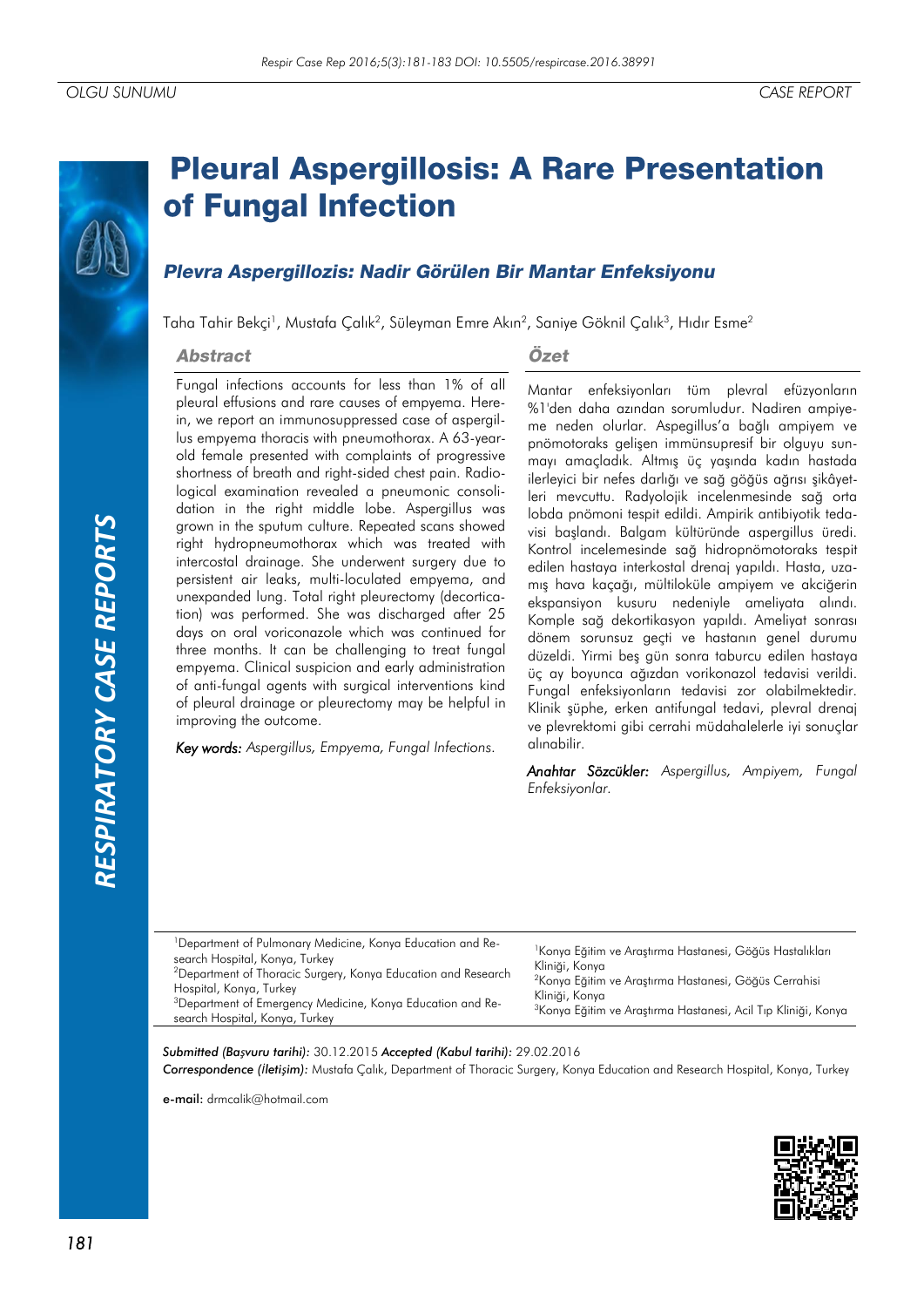Fungal infections accounts for less than 1% of all pleural effusions and rare causes of empyema (1). Most of them are caused by the Candida species particularly in critically ill patients with a high mortality (2). The aspergillus empyema, one of the causes of fungal infections of the pleura, is an uncommon clinical entity with a high mortality often due to delayed or overlooked diagnosis and inefficient treatment. It was first described by Cleland in 1924. Aspergillosis is a large spectrum of diseases caused by members of the Aspergillus genus. *Aspergillus fumigatus* is the most commonly isolated species, followed by *Aspergillus flavus* and *Aspergillus niger* (3). Aspergillus has two forms, including conidiophores and hyphae. The fungus may grow in water, soil, some animals and plant materials. Infection of the lung is usually caused by direct inhalation of the spores. Although rare, it usually occurs in the presence of pre-existing lung disease or surgery such as pre-existing tuberculosis (87%), bronchopulmonary fistulas (74%), pleural drainage (56%), and lung resection (17%). Pleural aspergillosis is not characteristically associated with pulmonary aspergillosis in either its allergic, bronchopneumonic, or intracavitary forms (3-5). Herein, we report a case of aspergillus empyema thoracis with pneumothorax in an immunosuppressed patient.

### CASE

A 63-year-old female presented with complaints of progressive shortness of breath and right-sided chest pain. She was being followed for hypothyroidism, sarcoidosis, primary hyperparathyroidism, and hypopituitarism due to granulomatous hypophysitis. She was previously used corticosteroids for two months. Thoracic computed tomography (CT) showed pneumonic consolidation in the right middle lobe (Figure1). She was treated with antibiotics empirically for a short time of period, including imipenem. Bacterial cultures were sterile. There was Aspergillus spp. cultured sputum and intravenous voriconazole was initiated with a loading dose of 400 mg twice on the first day, followed by 200 mg twice daily. Her symptoms including dyspnea and chest wall pain improved after a two-week antifungal treatment. Repeated CT scan showed right hydropneumothorax in the right pleural space with pleural thickening (Figure 2). After the chest tube placement, purulent fluid drainage and massive air leak were seen. Pleural fluids were sent for bacteria, tuberculosis, and fungal cultures. Subsequently, Aspergillus spp. was grown in the pleural fluid culture. Pulmonary parenchyma did not expand enough to fill the space. Thus, the patient underwent surgery due to persistent air leaks, multi-loculated empyema, and unexpanded lung. Complete right pleurectomy was done through the muscle sparing thoracotomy. The presence of Aspergillus hyphae was pathologically confirmed. The postoperative period was uneventful and her overall condition improved gradually. The patient was discharged after 25 days on oral voriconazole which was continued for three months. No side effects were noted. After four-month follow-up, the patient was still alive without recurrence.



*Figure 1: Thoracic CT on admission showing right Pneumonic consolidation*



*Figure 2: Repeated anteroposterior view of the chest X-ray and Thoracic CT showing right hydropneumothorax in the right pleural space with pleural thickening*

### **DISCUSSION**

Three distinctive patterns of aspergillus-related lung diseases are recognized: saprophytic infestation of airways, cavities and necrotic tissue e.g. aspergillomas; allergic manifestations such as extrinsic allergic alveolitis, asthma, allergic bronchopulmonary aspergillosis, bronchocentric granulomatosis and chronic eosinophilic pneumonia; and airway and tissue invasive disease called invasive aspergillosis (5). Patients who have Aspergillosis infection usually are immunocompromised, as in our case. The predisposing factors are diabetes, prior tuberculosis infection, chronic lung disease, receiving chemotherapy, and posttransplantation state (6). Management of aspergillosis empyema is very difficult, as it requires treatment over several months, particularly in patients with the following factors: diabetes, glucocorticoid therapy, chemotherapy,